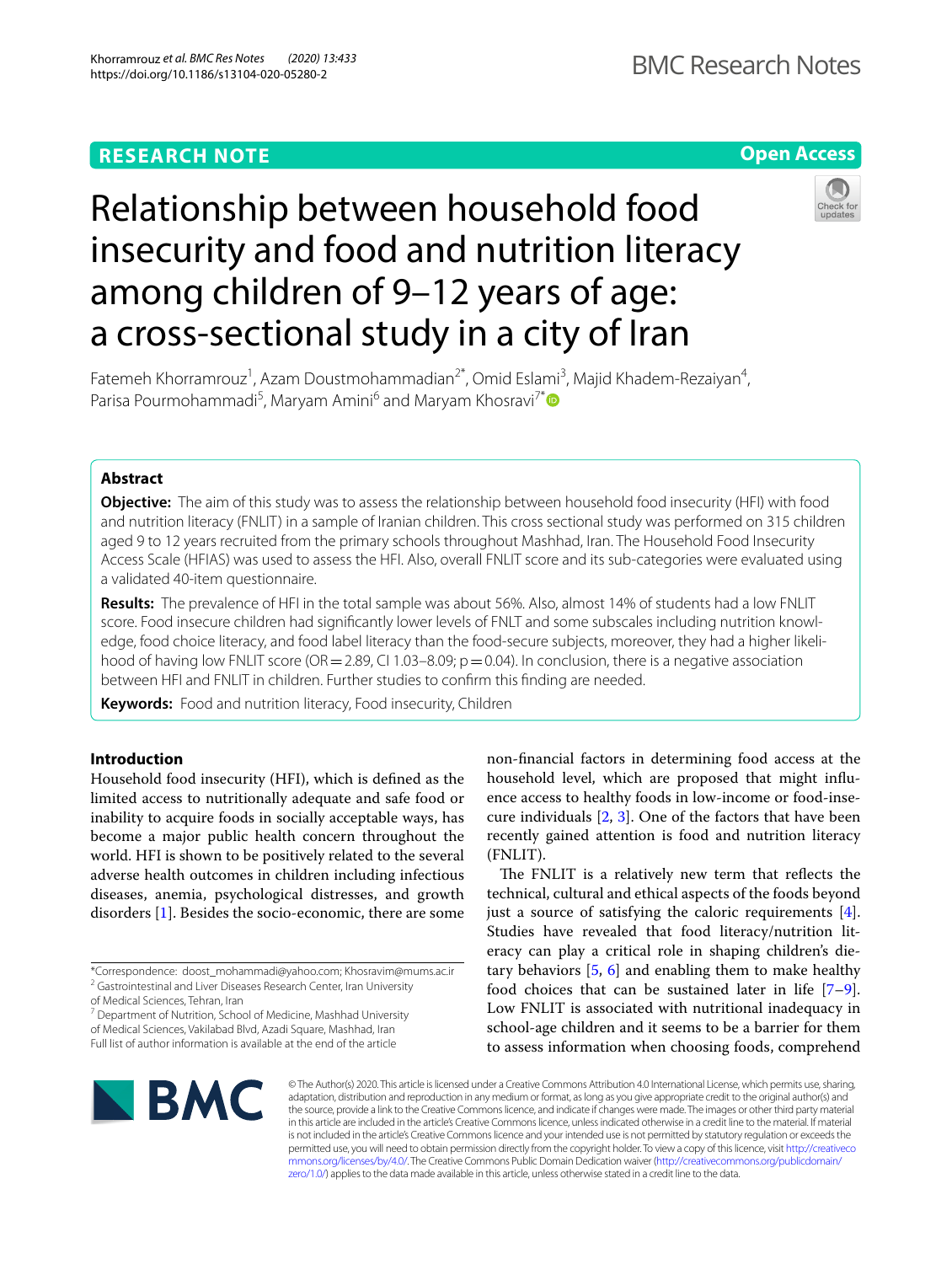food labels, and apply dietary recommendations [\[10](#page-5-8)]. Therefore, identifying the factors that could affect food literacy in children is a necessary approach to promote healthy eating patterns and subsequently, to reduce the burden of diet-related diseases in the long-term.

There is a dual relationship between food security and food literacy whereby inadequate food literacy may contribute to food insecurity and being food insecure may limit the ability to use food literacy skills to achieve adequate diet quality [[11\]](#page-5-9). Some fndings have shown that development of food and nutrition literacy components among children including learning about traditional food practices from elders, parents and families members, new food exposure, learning about seasonality and local foods, and food preparation skills as well as food and drink purchasing skills through improving reading and using traffic light and food labels, students grocery store/ supermarket tours make meaningful improve to children food choices. This contributes to food utilization as a key dimension of food security [\[10](#page-5-8), [12\]](#page-5-10).

Findings from some recent studies have shown that in comparison to the food-secure households, those with food insecurity had lower FNLIT mainly characterized by unfavorable food choices and purchasing decisions as well as poor food preparation skills [[13–](#page-5-11)[16](#page-5-12)]. However, this evidence was limited to the adult population living in high-income and developed countries; thus, it is unknown whether these fndings are generalizable to the children and adolescents particularly in the low-income and developing nations. To our knowledge, no study has examined the relationship between HFI and food literacy in children yet. With this regard, the present study aimed to assess the association of HFI with FNLIT and its subcategories in a sample of Iranian children.

# **Main text**

# **Methods**

A total of 315 children aged 9 to 12 years-old were recruited from the primary schools throughout the city of Mashhad, north-east of Iran. Data were collected from December 2018 to March 2019. Study subjects were chosen using a multi-stage random cluster sampling method. Children in the fourth, ffth and sixth grades who had not any chronic or acute diseases, were eligible to participate in the study.

Sociodemographic data including child's age, birth order, parents' age, parental education was obtained through interviews with students and verifed by their mothers or caregivers by experienced interviewers.

Anthropometric measurements were performed by a trained dietitian using the calibrated equipment. Body mass index (BMI) was calculated as weight in kilograms divided by the square of height in meter. The BMI Z-score for age and sex was calculated based on the World Health Organization Child Growth Standards software (Anthro-Plus, World Health Organization, Geneva, Switzerland, 2007). The weight status of children was reported in four categories including underweight (z-score<2 standard deviation (SD), normal (z-score  $\ge$  - 2 SD and  $\le$  1 SD), overweight (z-score > 1 SD and  $\leq$  2 SD), and obese  $(z-score > 2 SD)$ .

The Household Food Insecurity Access Scale (HFIAS) was used to assess HFI in the study sample. The validity of the Persian version of questionnaire in the Iranian population was confirmed by Salarkia et al.  $[17]$ . The questionnaire consists of 9 items investigating a wide range of food-related behaviors, experiences, and conditions due to the fnancial limitation over a recall period of past month. Based on the total score, households were categorized as food secure (0–1 point), mild (2–7 points), moderate (8–14 points), and severe food insecure (15–27 points). In this study, mothers or caregivers were interviewed to fll out HFIAS questionnaire. We also have merged the mild, moderate and severe category to the food insecure group as a separate group.

The FNLIT was measured using a developed questionnaire. The questionnaire examining FNLIT in two distinctive domains with seven subscales, including (1) cognition domain: understanding food and nutrition information and nutritional health knowledge; (2) skills domain: functional FNLIT, interactive FNLIT, food choice literacy, critical FNLIT and food label literacy, respectively [\[18](#page-5-14)]. We confrmed the validity and reliability of FNLIT in this population. Content Validity Ratio (CVR) and Content Validity Index (CVI) of the 40-item questionnaire were at acceptable levels of 0.87 and 0.99. The internal consistency and test-retest reliability were assessed using Cronbach  $\alpha$  (subscale-specific, range: 0.68-0.8) and intra-class correlation coefficients (ICC: 0.97, CI 0.94–98), respectively. FNLIT scores were ranked into three categories as low FNLIT  $(\leq 58)$ , medium FNLIT ( $> 58 - < 81$ ) and high FNLIT ( $\geq 81$ ).

## *Statistical analysis*

Statistical analysis was performed using SPSS version 25 (SPSS Inc., Chicago, Illinois, USA). Independent-samples t test and Chi-square test was used to compare the variables between the food-secure and food-insecure subjects. Also, to determine the odds of having low FNLIT score in food insecure subjects in comparison to the food secure one, the crude and adjusted multiple regression models were used. The covariates included in the adjusted analyses were sex, grade, BMI, birth order, as well as parental age and education which were stated as the most important socioeconomic predictors of FNLIT in children [\[19](#page-5-15)]. Categorical variables were presented as frequency and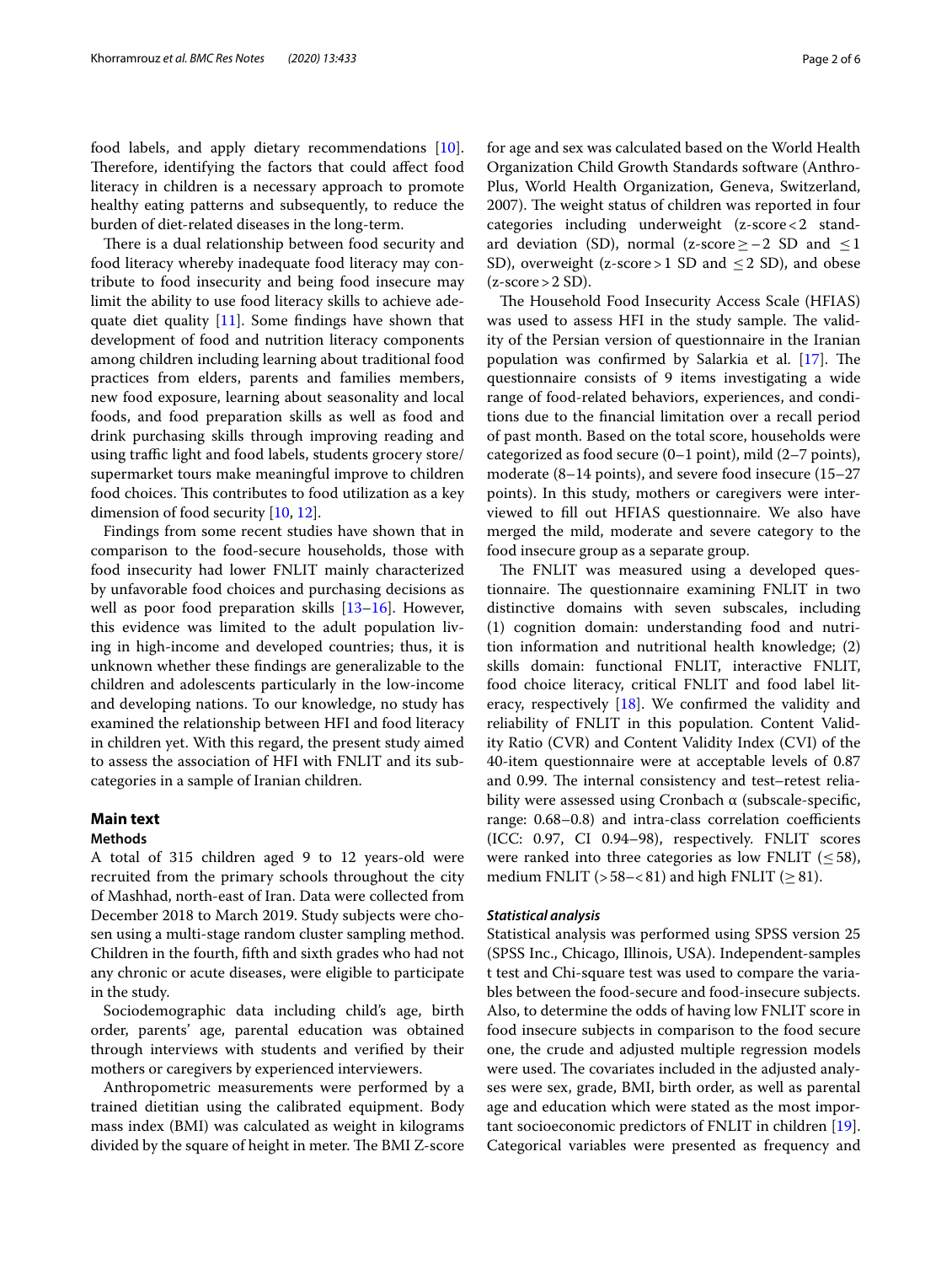percentage, while the numerical data were reported as mean, standard deviation (SD), odds ratio (OR), and 95% confdence interval (CI). Signifcance level was considered as a p-value less than 0.05.

## **Results**

A total of 315 students (51% males) participated in the study. The mean age of study participants was  $10.55 \pm 1.007$  years. The prevalence of mild, moderate, and severe HFI in the total sample were 30.5%, 20.3%, and 5.7%, respectively. Also, about 14% of the students had a low FNLIT score, while the percentages of moderate and high FNLIT scores in the total study sample were 62.7% and 23.2%, respectively. As it is shown in Table [1](#page-2-0), the distribution of BMI, birth order and parental education were signifcantly diferent between the food-secure and food-insecure subjects  $(p < 0.05)$ . Although, there were no signifcant diferences between

# <span id="page-2-0"></span>**Table 1 General characteristics of study participants**

| Variable                      | <b>HFI</b> status       |                         |                |
|-------------------------------|-------------------------|-------------------------|----------------|
|                               | Food-secure $(n = 137)$ | Food-insecure (n = 178) |                |
| Age (year)                    | $10.49 \pm 1.02^b$      | $10.58 \pm 0.98$        | $0.44^{\circ}$ |
| Sex                           |                         |                         |                |
| Male                          | 73 (45.1) <sup>c</sup>  | 89 (54.9)               | 0.56           |
| Female                        | 64 (41.8)               | 89 (58.2)               |                |
| Grade                         |                         |                         |                |
| Fourth                        | 50 (46.3)               | 58 (53.7)               | 0.73           |
| Fifth                         | 43 (41.0)               | 62 (59.0)               |                |
| Sixth                         | 44 (43.1)               | 58 (56.9)               |                |
| <b>BMI z-score</b>            |                         |                         |                |
| Underweight                   | 8(40.0)                 | 12(60.0)                | $0.02*$        |
| Normal                        | 76 (42.0)               | 105 (58.0)              |                |
| Overweight                    | 20 (33.3)               | 40 (66.7)               |                |
| Obese                         | 33(61.1)                | 21 (38.9)               |                |
| Birth order                   |                         |                         |                |
| 1                             | 81 (54.0)               | 69 (46.0)               | $< 0.001*$     |
| $\geq$ 2                      | 56 (33.9)               | 109(66.1)               |                |
| Father age tertile (year)     |                         |                         |                |
| $30 - 37$                     | 31 (40.8)               | 45 (59.2)               | 0.15           |
| $38 - 44$                     | 69 (49.6)               | 70 (50.4)               |                |
| $\geq 45$                     | 36 (37.5)               | 60(62.5)                |                |
| Mother age tertile (year)     |                         |                         |                |
| $23 - 34$                     | 43 (45.7)               | 51 (54.3)               | 0.56           |
| $35 - 39$                     | 57 (46.0)               | 67 (54.0)               |                |
| $\geq 40$                     | 37 (39.4)               | 57 (60.6)               |                |
| Father education              |                         |                         |                |
| $\leq$ 5 years education      | 2(4.9)                  | 39 (95.1)               | $< 0.001*$     |
| 6 to 9 years or diploma       | 37(26.4)                | 103 (73.6)              |                |
| Associate's degree and higher | 97 (75.2)               | 32 (24.8)               |                |
| Mother education              |                         |                         |                |
| $\leq$ 5 years education      | 1(3.4)                  | 28 (96.6)               | $< 0.001*$     |
| 6-9 years or diploma          | 38 (23.3)               | 125 (76.7)              |                |
| Associate's degree and higher | 98 (81.7)               | 22 (18.3)               |                |

*HFI* household food insecurity, *BMI* body mass index

\*Signifcant at the level of p<0.05

a p-values obtained from Chi-square test unless indicated

 $<sup>b</sup>$  Data are shown as Mean  $\pm$  standard deviation</sup>

c p-value obtained from Independent-samples t test

c Data are shown as frequency (percentage)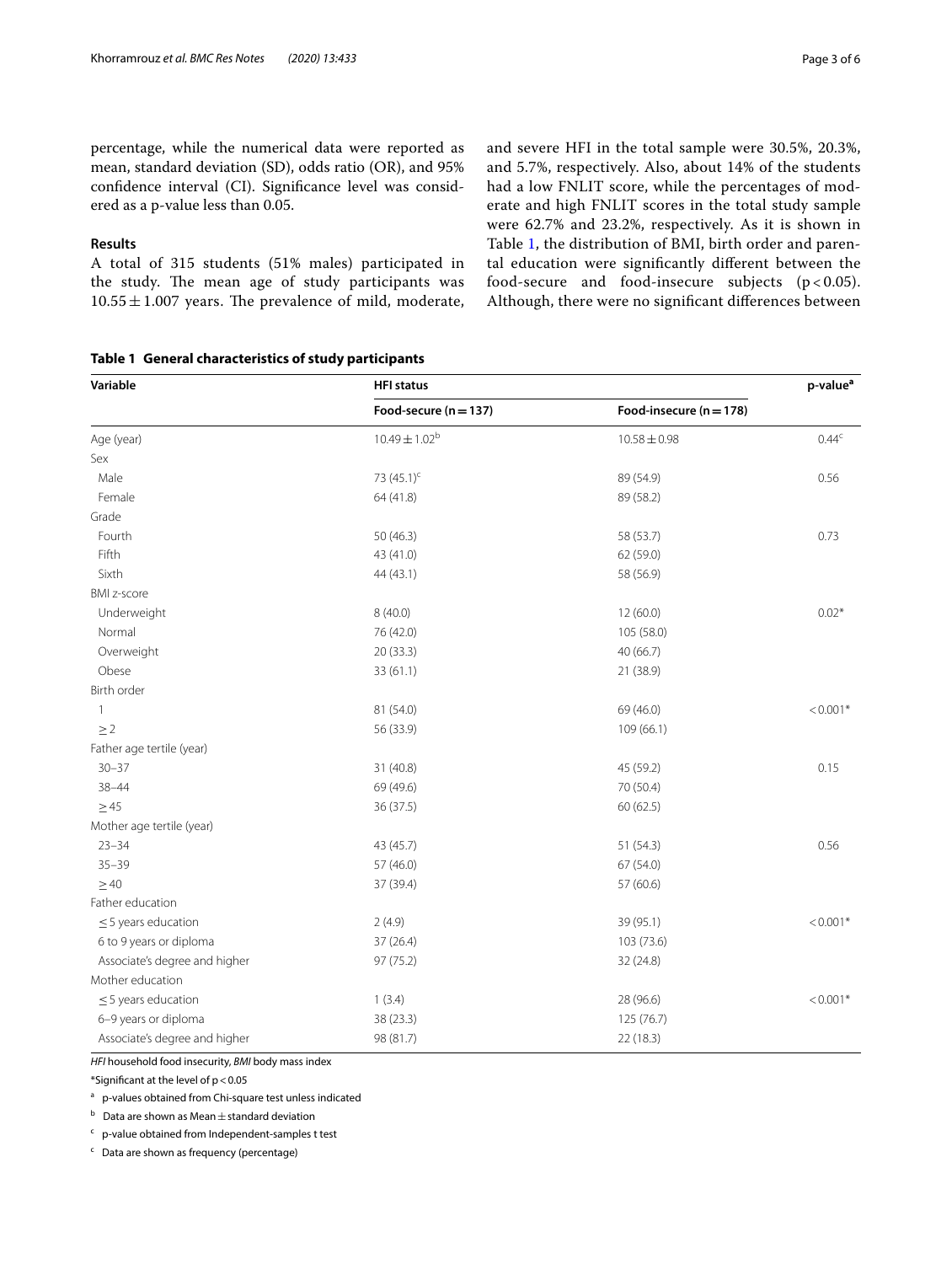the two groups in terms of age, sex, grade and parental age.

Table [2](#page-3-0) compares the total FNLIT scores and its subscales between the food-secure and food-insecure children. In comparison to the food-insecure group, the food-secure subjects had signifcantly higher scores for total FNLIT  $(p < 0.001)$  and some subscales including understanding food and nutrition information ( $p=0.01$ ), nutritional health knowledge  $(p=0.001)$  as well as food choice literacy  $(p=0.009)$  and food label literacy  $(p<0.001)$ . However, the mean scores of functional, interactive, and critical FNLIT subscales were not signifcantly diferent between the two groups.

The results of linear regression models of the influence of HFI on changes in overall FNLIT score and its subcategories are presented in (Additional fle [1:](#page-4-0) Table S1). Based on the results of logistic regression analysis shown in Table [3](#page-3-1), the food-insecure group had a higher likelihood of having low FNLIT compared to the food–secure group  $(OR = 2.86, 95\% \text{ CI } 1.35, 6.05; \text{p} = 0.006)$ . Also, this association remained signifcant after adjusting for potential covariates ( $OR = 2.89$ , 95% CI 1.03, 8.09;  $p = 0.04$ ).

# **Discussion**

To our knowledge, this is the frst study investigating the association between HFI and FNLIT in a sample of school-aged children in Iran. We found that children living in the food-insecure households had higher odds of having overall FNLIT compared to the food-secure children. Also, HFI was associated with poor FNLIT behaviors including nutritional knowledge, food choice literacy, and food label literacy.

<span id="page-3-1"></span>

|                   | Crude analysis<br><b>Low FNLIT</b> |          | Adjusted analysis <sup>a</sup><br><b>Low FNLIT</b> |         |  |
|-------------------|------------------------------------|----------|----------------------------------------------------|---------|--|
|                   |                                    |          |                                                    |         |  |
|                   | OR (95% CI)                        | p-value  | OR (95% CI)                                        | p-value |  |
| <b>HFI</b> status |                                    |          |                                                    |         |  |
| Food secure       | Reference                          |          | Reference                                          |         |  |
| Food insecure     | $2.86(1.35 - 6.05)$                | $0.006*$ | 2.89 (1.03-8.09)                                   | $0.04*$ |  |

*FNLIT* food and nutrition literacy, *OR* odds ratio, *CI* confdence interval, *HFI*  household food insecurity

\*Signifcant at the level of p<0.05

<sup>a</sup> Adjusted for sex, grade, BMI, birth order, parental age and education

Findings of the present study are in consistent with the earlier studies, mainly performed in the adults' population. In a study by Begley et al. among a sample of Australian adults, all domains of the Australian food literacy model including planning and management, shopping, preparation, and cooking were independently associated with food insecurity [[13](#page-5-11)]. Also, in another study among college students, it was found that very low food secure students had significantly lower cooking self-efficacy and food preparation scores compared with food secure students [[15](#page-5-16)]. Similarly, Mercille et al. demonstrated that severe household food insecurity was inversely associated with healthy food preparation and self-efficacy among Canadian aboriginal women [[20\]](#page-5-17). Despite the consistent results, there have been a considerable diferences between the above-mentioned studies in terms of the type of measurement tools for assessment of food insecurity and diferent aspects of FNLT. Also, all the previous

<span id="page-3-0"></span>

|  |  |  |  | Table 2 Comparison of mean scores of total FNLIT and its subscales based on the HFI status |  |  |
|--|--|--|--|--------------------------------------------------------------------------------------------|--|--|
|--|--|--|--|--------------------------------------------------------------------------------------------|--|--|

| Variable                                     | <b>HFI status</b>            |                           | p-value <sup>a</sup> |  |
|----------------------------------------------|------------------------------|---------------------------|----------------------|--|
|                                              | Food-secure $(n = 137)$      | Food-insecure $(n = 178)$ |                      |  |
| Total FNLIT (score)                          | $74.09 \pm 11.57^{\text{b}}$ | $68.65 \pm 12.83$         | $< 0.001*$           |  |
| FNLIT cognitive domain (score)               |                              |                           |                      |  |
| Understanding food and nutrition information | $76.95 \pm 12.39$            | $73.25 \pm 13.91$         | $0.01*$              |  |
| Nutritional health knowledge                 | $88.5 \pm 13.49$             | $82.12 \pm 20.74$         | $0.001*$             |  |
| FNLIT skill domain (score)                   |                              |                           |                      |  |
| <b>Functional FNI IT</b>                     | $72.03 \pm 13.9$             | $69.41 \pm 16.13$         | 0.12                 |  |
| Interactive FNLIT                            | $57.05 \pm 26.9$             | $57.11 \pm 24.86$         | 0.98                 |  |
| Food choice literacy                         | 75.86 ± 69.94                | $69.94 \pm 21.97$         | $0.009*$             |  |
| <b>Critical FNLIT</b>                        | $67.88 \pm 22.16$            | $65.87 \pm 23.75$         | 0.43                 |  |
| Food label literacy                          | $72.08 \pm 29.7$             | $49.01 \pm 35.19$         | $< 0.001*$           |  |

*HFI* household food insecurity, *FNLIT* food and nutrition literacy

\*Signifcant at the level of p<0.05

a p-values obtained from Independent-samples t test

 $<sup>b</sup>$  Data are shown as Mean  $\pm$  standard deviation</sup>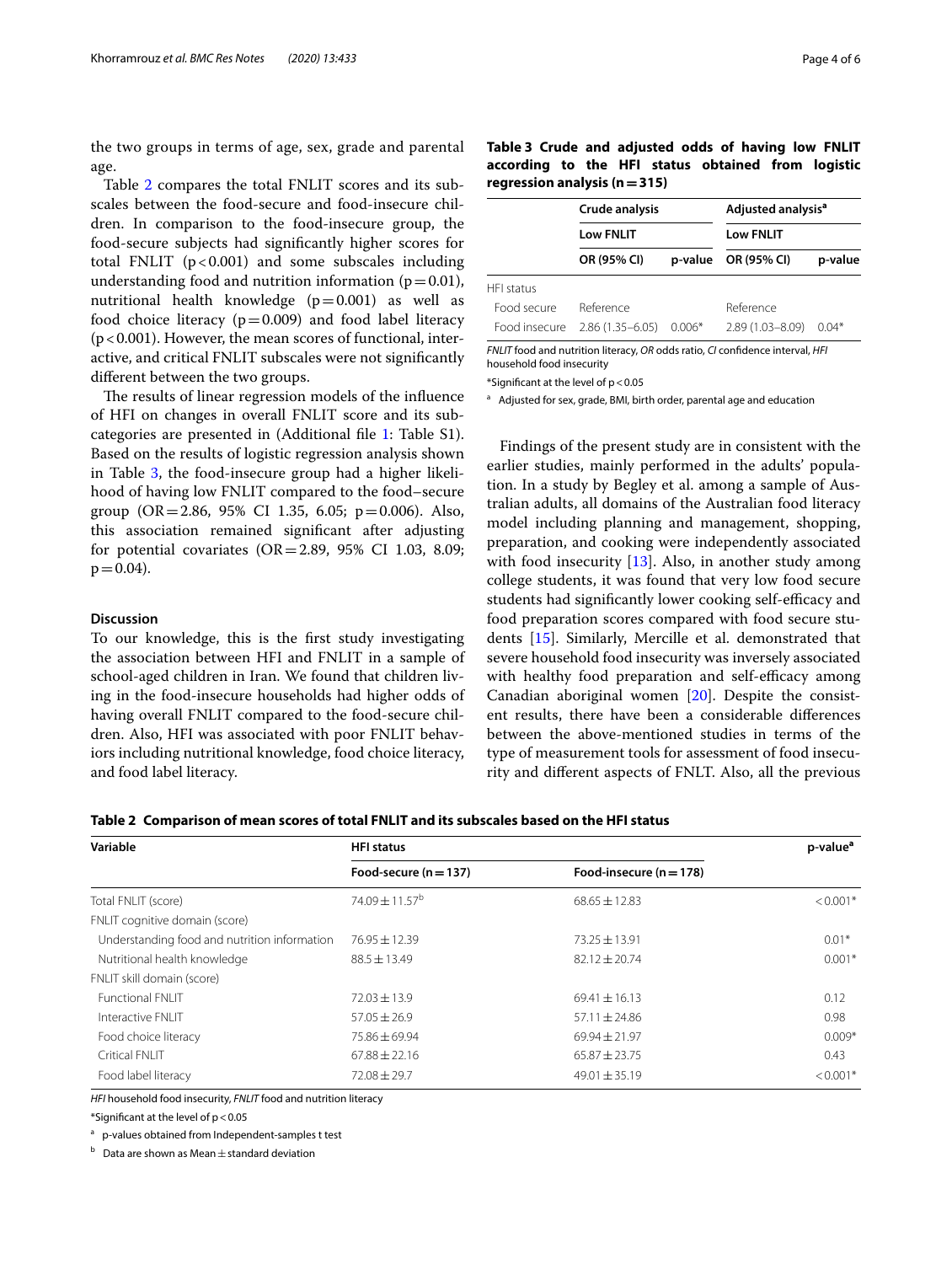studies were conducted in the adults from developed countries that should be considered when the interpretation of the results.

The findings indicate students experiencing HFI had a lower level of nutritional knowledge and were less able to understand food and nutrition information. Also, the food choice literacy scores was lower in the food-insecure subjects. This result is consistent with many studies demonstrated HFI are associated with unfavorable eating behaviors and consequently low dietary quality, particularly among children [[21](#page-5-18)[–24](#page-5-19)]. Landry et al. reported food insecure children had poor diet quality and lower scores for greens and beans, seafood and plant proteins, and added sugar compared to the food-secure ones [\[21](#page-5-18)]. Similarly, in a study conducted on 3790 food-insufficient, low-income families, children consumed fewer calories, total carbohydrates and fruits, but higher cholesterol intake [\[22](#page-5-20)].

Moreover, children experiencing diferent degrees of food insecurity had higher tendency to purchase foods from stores that contain less-healthful foods particularly the convenience ones, and also making unfavorable food choices such as purchasing unhealthy snack foods and sugar sweetened beverages [[25,](#page-5-21) [26](#page-5-22)]. Although food literacy as a key component of shaping eating behaviors can improve food choices by helping food insecure children to develop their skills, many unmodifable factors contribute to make poor food choices such as household income level, poor food access and availability and the high prices of healthy food.

The results also suggest that HFI was associated with lower level of food label literacy. Consistent with our observation Butcher et al. found Australian households with low or very low HFI status less tend to fnd, use or be infuenced by nutrition information on food labels when making dietary decisions [\[14\]](#page-5-23). Similarly, Gittelsohn et al. reported the lowest food label reading and food knowledge scores among food-insecure households in Baltimore City in the USA  $[16]$  $[16]$ . Although there is a growing body of evidence suggested that food label literacy may lead to healthier food purchases [\[27](#page-5-24), [28\]](#page-5-25), the less use of food labels in food-insecure households probably due to families' priorities. In confronting with fnancial constraints, food purchasing decisions of families are based on price and family food preferences rather than nutrition considerations [[29](#page-5-26)].

# **Conclusion**

In summary, we found that HFI is associated with children's food and nutrition literacy. Food insecure children had lower levels of FNLIT and its subscales including nutrition knowledge, food choice literacy, and food label

literacy. We conclude that HFI may be one of the predictors of low FNLIT in primary school children. However, more research is needed to clarify the relationship between food security and food literacy in children to inform Policymaking (Additional fle [1:](#page-4-0) Table S1).

# **Limitations**

There are a few limitations that need to be acknowledged. This is a cross-sectional study that can only establish an association between HFI and food literacy and cannot show causality. Also, the study was conducted in a small group of children aged 9 to 12 years-old in north-east of Iran; therefore, the generalizability of fndings to the Iranian populations and diferent age groups needs to be considered.

## **Supplementary information**

**Supplementary information** accompanies this paper at [https://doi.](https://doi.org/10.1186/s13104-020-05280-2) [org/10.1186/s13104-020-05280-2](https://doi.org/10.1186/s13104-020-05280-2).

<span id="page-4-0"></span>**Additional fle 1: Table S1.** Crude and adjusted association between HFI and total FNLIT scores and its subscales obtained from multiple linear regression analysis.

#### **Abbreviations**

HFI: Household food insecurity; FNLIT: Food and nutrition literacy; BMI: Body mass index; SD: Standard deviation; HFIAS: Household Food Insecurity Access Scale; CVR: Content Validity Ratio; CVI: Content Validity Index; ICC: Interclass coefficients; OR: Odds ratio; CI: Confidence interval.

#### **Acknowledgements**

The authors hereby express their gratitude to a Mashhad University of Medical Sciences (MUMS), and all coordinators, interviewers, and all the students participated in this study.

#### **Authors' contributions**

Conceptualization: FKR, MK, AD; Methodology: FKR, AD, OE, MKR; Formal analysis and investigation: FKR, MKR, MA, PP; Writing—original draft preparation: FKR; Writing—review and editing: AD, OE, MA, MK, MKR; Funding acquisition: MK; Supervision: MK. All authors read and approved the fnal manuscript.

## **Funding**

This study was approved and funded by Mashhad University of Medical Sciences (MUMS).

#### **Availability of data and materials**

The datasets used and/or analyzed during the current study are available from the corresponding author on reasonable request.

#### **Ethics approval and consent to participate**

This study was approved by the Ethics Committee of Mashhad University of Medical Sciences (Approval code was IR.MUMS.fm.REC.1396.732). The objectives of the study were fully explained to the children's parents/guardians. Those who wished to participate in the study signed the written informed consent.

#### **Consent to publish**

Not applicable.

#### **Competing interests**

The authors declare that they have no competing interests.